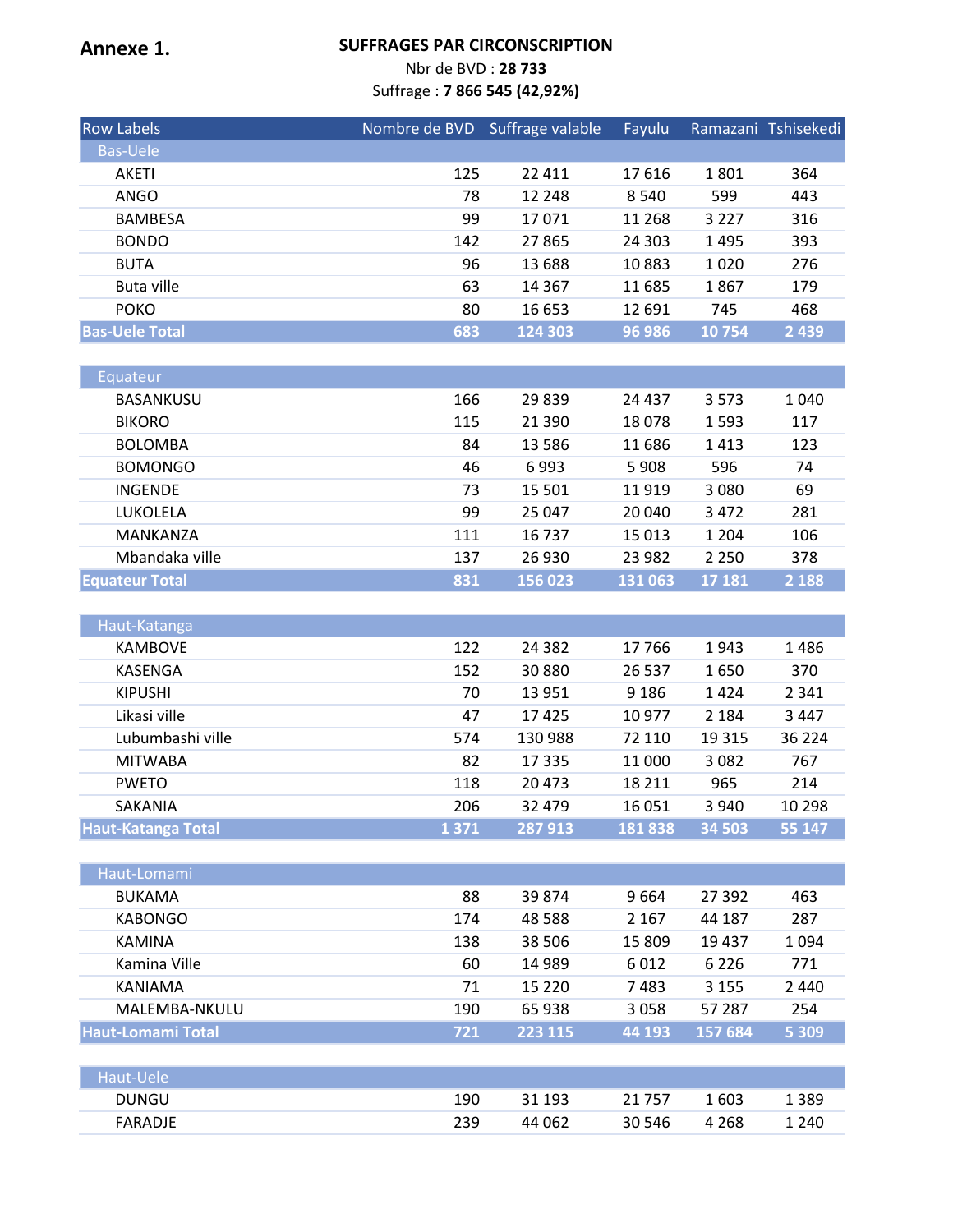# **Annexe 1. SUFFRAGES PAR CIRCONSCRIPTION** Nbr de BVD : **28 733** Suffrage : **7 866 545 (42,92%)** Isiro ville 37 11 720 9 812 1 155 128

| <b>ISILO VILLE</b>     | 31      | 11 7 ZU | 981Z     | ככד ד   | 128     |
|------------------------|---------|---------|----------|---------|---------|
| <b>NIANGARA</b>        | 84      | 15 830  | 11 505   | 854     | 595     |
| RUNGU                  | 190     | 50 237  | 39 807   | 3 1 0 8 | 1 2 9 0 |
| WAMBA                  | 200     | 57 247  | 45 570   | 7 867   | 565     |
| <b>WATSA</b>           | 182     | 41 087  | 31 5 8 8 | 2 3 7 6 | 941     |
| <b>Haut-Uele Total</b> | 1 1 2 2 | 251376  | 190 585  | 21 231  | 6 1 4 8 |

| <b>Ituri</b>       |         |         |         |         |         |
|--------------------|---------|---------|---------|---------|---------|
| ARU                | 234     | 59 056  | 49 996  | 3 3 7 5 | 750     |
| Bunia ville        | 89      | 23 5 36 | 19879   | 1502    | 311     |
| <b>DJUGU</b>       | 407     | 130 520 | 118 517 | 3589    | 708     |
| <b>IRUMU</b>       | 275     | 78 545  | 55 842  | 2 5 1 4 | 733     |
| MAHAGI             | 202     | 62 480  | 50 875  | 8708    | 303     |
| MAMBASA            | 84      | 15 138  | 12 178  | 893     | 312     |
| <b>Ituri Total</b> | 1 2 9 1 | 369 275 | 307 287 | 20 5 81 | 3 1 1 7 |

| <b>Kasai</b>       |     |         |         |          |         |
|--------------------|-----|---------|---------|----------|---------|
| <b>DEKESE</b>      | 63  | 17 145  | 4521    | 10 0 16  | 577     |
| <b>ILEBO</b>       | 166 | 48 730  | 16 207  | 23 4 4 8 | 6405    |
| <b>LUEBO</b>       | 82  | 24 703  | 110     | 5413     | 18 16 1 |
| MWEKA              | 143 | 55 277  | 1471    | 33 302   | 19013   |
| <b>TSHIKAPA</b>    | 349 | 160 700 | 3 5 0 6 | 84 067   | 68 734  |
| Tshikapa ville     | 44  | 10452   | 653     | 3483     | 5 5 6 4 |
| <b>Kasai Total</b> | 847 | 317 007 | 26 4 68 | 159 729  | 118 454 |

| Kasai Central              |     |         |         |         |         |
|----------------------------|-----|---------|---------|---------|---------|
| <b>DEMBA</b>               | 202 | 59 015  | 108     | 2959    | 55 031  |
| <b>DIBAYA</b>              | 148 | 56 694  | 85      | 428     | 54 620  |
| <b>DIMBELENGE</b>          | 149 | 57 309  | 110     | 7706    | 48 244  |
| Kananga ville              | 202 | 76831   | 366     | 2 2 9 2 | 72 963  |
| KAZUMBA                    | 161 | 82 136  | 2612    | 5 1 5 6 | 73 498  |
| LUIZA                      | 123 | 51 534  | 281     | 4 4 0 3 | 44 859  |
| <b>Kasai Central Total</b> | 985 | 383 519 | 3 5 6 2 | 22 944  | 349 215 |

| <b>Kasai Oriental</b>       |     |          |      |         |         |
|-----------------------------|-----|----------|------|---------|---------|
| KABEYA-KAMWANGA             | 101 | 26 656   | 19   | 126     | 25722   |
| KATANDA                     | 90  | 18744    | 24   | 441     | 17779   |
| <b>LUPATAPATA</b>           | 40  | 7384     | 67   | 233     | 6791    |
| Mbuji-Mayi ville            | 192 | 64 902   | 267  | 1692    | 62 7 14 |
| <b>MIABI</b>                | 40  | 41 3 5 6 | 124  | 542     | 40 085  |
| <b>TSHILENGE</b>            | 146 | 39 013   | 247  | 858     | 37 146  |
| <b>Kasai Oriental Total</b> | 609 | 198 055  | 748  | 3 8 9 2 | 190 237 |
|                             |     |          |      |         |         |
| <b>Kinshasa</b>             |     |          |      |         |         |
| COMMUNE DE BANDALUNGWA      | 39  | 14863    | 9667 | 1672    | 3 3 7 3 |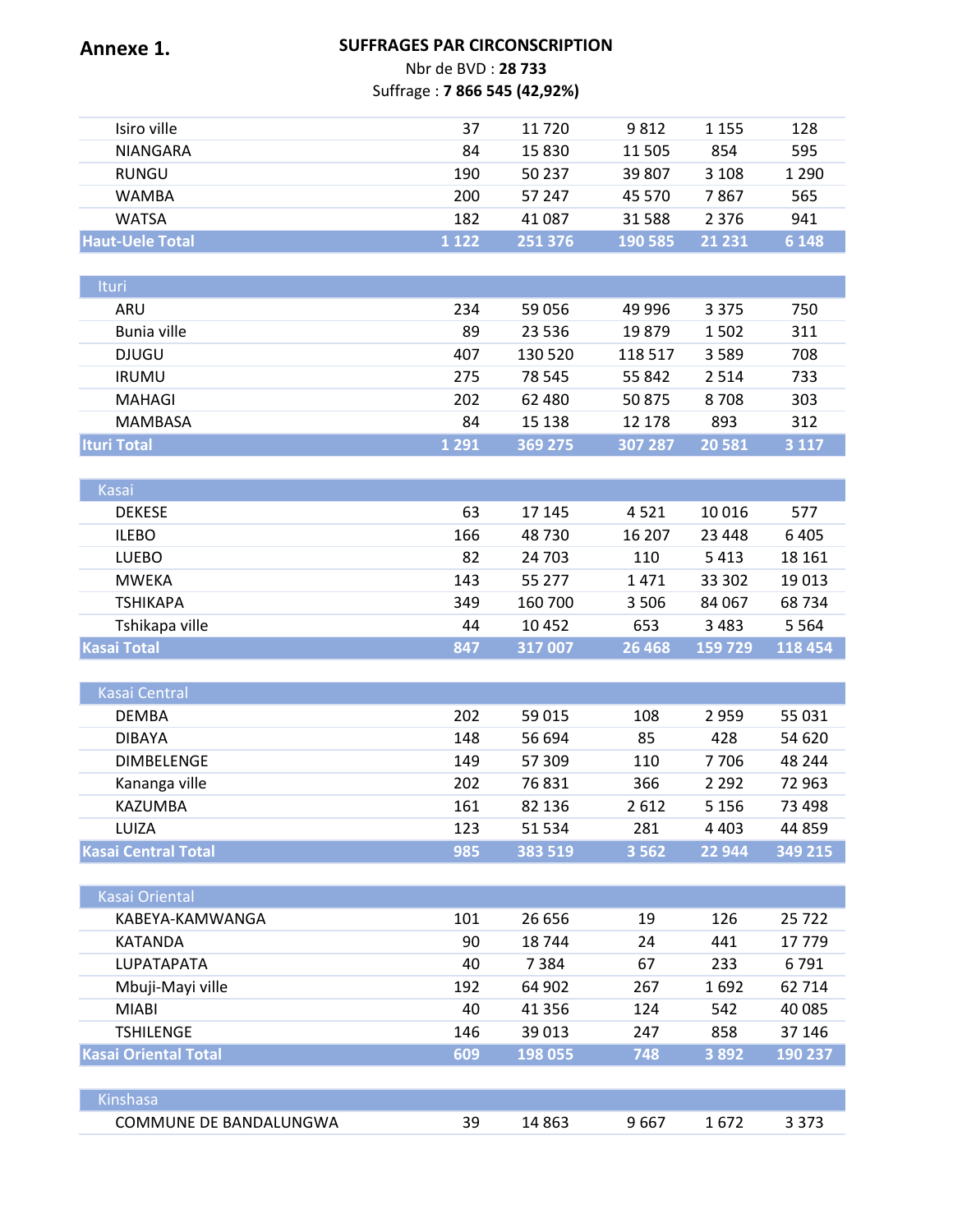## **Annexe 1. SUFFRAGES PAR CIRCONSCRIPTION**

Nbr de BVD : **28 733** Suffrage : **7 866 545 (42,92%)**

| <b>COMMUNE DE BARUMBU</b>      | 29   | 7731    | 4916    | 817     | 1906     |
|--------------------------------|------|---------|---------|---------|----------|
| <b>COMMUNE DE BUMBU</b>        | 55   | 14 2 14 | 10 544  | 1041    | 1829     |
| <b>COMMUNE DE GOMBE</b>        | 70   | 22 213  | 13 274  | 4 1 4 4 | 4544     |
| <b>COMMUNE DE KALAMU</b>       | 52   | 17 110  | 12 010  | 1 2 8 6 | 3 6 6 4  |
| <b>COMMUNE DE KASA-VUBU</b>    | 89   | 24 740  | 16 300  | 2644    | 5474     |
| <b>COMMUNE DE KIMBANSEKE</b>   | 332  | 95 069  | 75 242  | 4721    | 13815    |
| <b>COMMUNE DE KINSHASA</b>     | 36   | 9943    | 5 3 4 4 | 966     | 3 5 4 5  |
| <b>COMMUNE DE KINTAMBO</b>     | 33   | 9924    | 6998    | 1 1 0 5 | 1729     |
| <b>COMMUNE DE KISENSO</b>      | 82   | 26 347  | 22 074  | 1 2 9 3 | 2 5 4 8  |
| <b>COMMUNE DE LEMBA</b>        | 152  | 48 9 51 | 34 5 66 | 3723    | 10026    |
| <b>COMMUNE DE LIMETE</b>       | 335  | 83 710  | 57 707  | 6024    | 19 0 8 1 |
| COMMUNE DE LINGWALA            | 40   | 11 5 63 | 7071    | 1707    | 2615     |
| <b>COMMUNE DE MAKALA</b>       | 24   | 6775    | 5 4 4 4 | 352     | 887      |
| <b>COMMUNE DE MALUKU</b>       | 46   | 12 139  | 9999    | 985     | 578      |
| <b>COMMUNE DE MASINA</b>       | 117  | 40758   | 31 1 18 | 1980    | 7359     |
| <b>COMMUNE DE MATETE</b>       | 94   | 26 650  | 17625   | 1794    | 6744     |
| <b>COMMUNE DE MONT-NGAFULA</b> | 118  | 32 546  | 23 5 63 | 2 6 0 2 | 5890     |
| <b>COMMUNE DE NDJILI</b>       | 104  | 30079   | 24 147  | 1924    | 3557     |
| <b>COMMUNE DE NGABA</b>        | 162  | 55 4 65 | 43 4 63 | 3 0 9 1 | 8 4 8 1  |
| <b>COMMUNE DE NGALIEMA</b>     | 148  | 44 542  | 32 971  | 4625    | 6574     |
| <b>COMMUNE DE NGIRI-NGIRI</b>  | 60   | 18 2 98 | 12 499  | 1487    | 4 0 0 9  |
| <b>COMMUNE DE NSELE</b>        | 264  | 70 285  | 47 435  | 4816    | 17551    |
| COMMUNE DE SELEMBAO            | 131  | 33 090  | 25 4 52 | 2 2 1 2 | 4 4 5 4  |
| <b>Kinshasa Total</b>          | 2612 | 757 005 | 549 429 | 57 011  | 140 233  |
|                                |      |         |         |         |          |
| <b>Kongo Central</b>           |      |         |         |         |          |
| Boma ville                     | 67   | 21 9 92 | 19 390  | 1461    | 811      |
| KASANGULU                      | 132  | 24 134  | 18 8 99 | 1 1 6 4 | 752      |

| KASANGULU                  | 132  | 24 134  | 18899   | 1 1 6 4 | 752     |
|----------------------------|------|---------|---------|---------|---------|
| KIMVULA                    | 36   | 9724    | 6 3 8 1 | 1473    | 214     |
| LUKULA                     | 226  | 58 975  | 41709   | 9701    | 3 9 8 9 |
| LUOZI                      | 106  | 20 952  | 16727   | 2581    | 343     |
| <b>MADIMBA</b>             | 147  | 38 047  | 34 5 24 | 1575    | 757     |
| Matadi ville               | 196  | 56 840  | 48 176  | 4 2 1 1 | 3607    |
| MBANZA-NGUNGU              | 352  | 83 111  | 72 934  | 6 3 6 5 | 1554    |
| <b>MOANDA</b>              | 218  | 45 127  | 38 011  | 2 9 0 8 | 1955    |
| SEKE-BANZA                 | 102  | 26 8 20 | 23 096  | 1436    | 567     |
| SONGOLOLO                  | 177  | 34 560  | 30 845  | 1600    | 718     |
| <b>TSHELA</b>              | 120  | 30 150  | 25 057  | 2459    | 378     |
| <b>Kongo Central Total</b> | 1879 | 450 432 | 375 749 | 36 934  | 15 645  |

| Kwango        |     |         |         |         |     |
|---------------|-----|---------|---------|---------|-----|
| <b>FESHI</b>  | 265 | 96 195  | 93 661  | 1 3 6 3 | 326 |
| KAHEMBA       | 198 | 38 5 74 | 31 213  | 3931    | 664 |
| KASONGO-LUNDA | 401 | 147 879 | 125 135 | 20.663  | 696 |
| <b>KENGE</b>  | 300 | 77839   | 72374   | 3967    | 223 |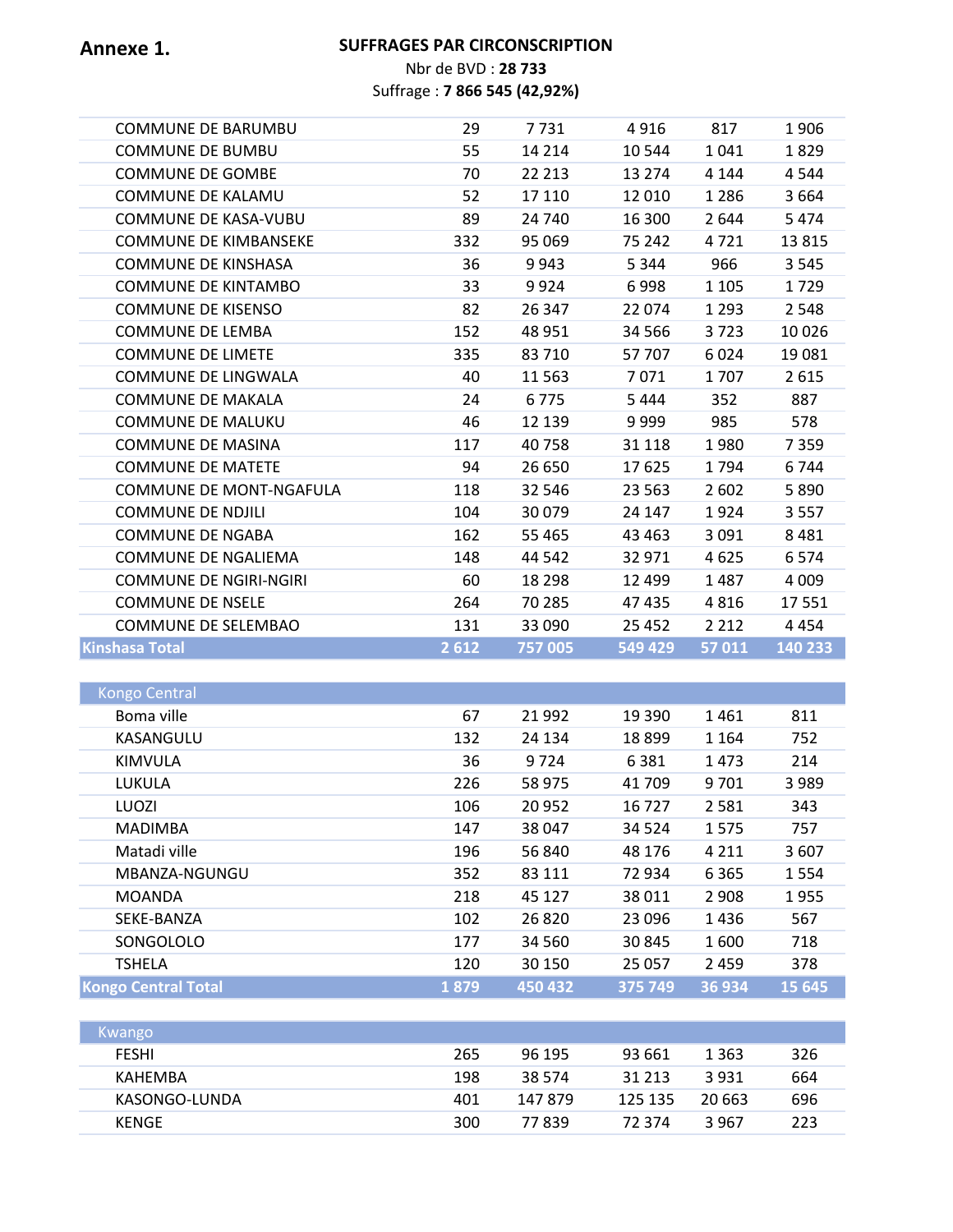| <b>SUFFRAGES PAR CIRCONSCRIPTION</b><br>Annexe 1. |                              |         |         |          |         |
|---------------------------------------------------|------------------------------|---------|---------|----------|---------|
| Nbr de BVD: 28 733                                |                              |         |         |          |         |
|                                                   | Suffrage: 7 866 545 (42,92%) |         |         |          |         |
| Kenge ville                                       | 28                           | 7 3 0 8 | 6622    | 427      | 69      |
| <b>РОРОКАВАКА</b>                                 | 133                          | 25 690  | 19 9 63 | 4027     | 172     |
| <b>Kwango Total</b>                               | 1 3 2 5                      | 393 485 | 348 968 | 34 378   | 2 1 5 0 |
|                                                   |                              |         |         |          |         |
| Kwilu                                             |                              |         |         |          |         |
| <b>BAGATA</b>                                     | 298                          | 73 003  | 71879   | 641      | 136     |
| Bandundu ville                                    | 99                           | 22 8 95 | 20 401  | 1089     | 450     |
| <b>BULUNGU</b>                                    | 435                          | 127 205 | 123 975 | 1 1 1 8  | 318     |
| <b>GUNGU</b>                                      | 381                          | 110 580 | 100 228 | 8668     | 395     |
| <b>IDIOFA</b>                                     | 460                          | 154 451 | 143 454 | 9597     | 555     |
| Kikwit ville                                      | 85                           | 26 073  | 24 938  | 596      | 278     |
| MASI-MANIMBA                                      | 397                          | 114 843 | 111 932 | 1653     | 532     |
| <b>Kwilu Total</b>                                | 2 1 5 5                      | 629 050 | 596 807 | 23 3 6 2 | 2 6 6 4 |
|                                                   |                              |         |         |          |         |
| Lomami                                            |                              |         |         |          |         |
| <b>KABINDA</b>                                    | 177                          | 39896   | 13 068  | 11 544   | 12 3 14 |
| Kabinda Ville                                     | 48                           | 8718    | 2068    | 1727     | 4 1 0 5 |
| KAMIJI                                            | 38                           | 10 184  | 328     | 471      | 8 1 4 2 |
| <b>LUBAO</b>                                      | 121                          | 25 4 39 | 10874   | 8684     | 4 3 2 0 |
| LUILU (MWENE-DITU)                                | 245                          | 70 224  | 16712   | 14 0 55  | 35 184  |
| Mwene-Ditu ville                                  | 61                           | 11 342  | 264     | 1412     | 9 2 0 3 |
| NGANDAJIKA                                        | 268                          | 64 181  | 235     | 3981     | 58 158  |
| <b>Lomami Total</b>                               | 958                          | 229 984 | 43 5 49 | 41874    | 131 426 |
|                                                   |                              |         |         |          |         |
| Lualaba                                           |                              |         |         |          |         |
| <b>DILOLO</b>                                     | 172                          | 44 047  | 37961   | 4 1 1 1  | 490     |
| <b>KAPANGA</b>                                    | 28                           | 8 1 4 0 | 6617    | 839      | 71      |
| Kolwezi ville                                     | 119                          | 30 377  | 21752   | 6689     | 1 1 0 8 |
| <b>LUBUDI</b>                                     | 194                          | 35 4 64 | 24 809  | 5 1 9 6  | 1506    |
| <b>MUTSHATSHA</b>                                 | 107                          | 24 663  | 20 685  | 2015     | 480     |
| SANDOA                                            | 106                          | 25 545  | 17726   | 5940     | 363     |
| <b>Lualaba Total</b>                              | 726                          | 168 236 | 129 550 | 24 790   | 4018    |
|                                                   |                              |         |         |          |         |
| Mai-Ndombe                                        |                              |         |         |          |         |
| <b>BOLOBO</b>                                     | 5                            | 1517    | 222     | 1 2 2 4  | 9       |
| <b>INONGO</b>                                     | 187                          | 35 559  | 23 5 62 | 8784     | 557     |
| Inongo ville                                      | 64                           | 10984   | 7754    | 2 1 3 0  | 214     |
| <b>KIRI</b>                                       | 93                           | 21 175  | 12 447  | 4951     | 298     |
| <b>KUTU</b>                                       | 188                          | 52 631  | 41 4 48 | 8 2 1 1  | 771     |
| <b>KWAMOUTH</b>                                   | 100                          | 16 0 16 | 14 4 33 | 464      | 173     |
| <b>MUSHIE</b>                                     | 92                           | 19 5 39 | 13 9 29 | 2946     | 242     |
| <b>OSHWE</b>                                      | 59                           | 10 4 58 | 6 2 1 6 | 2816     | 177     |
| <b>Mai-Ndombe Total</b>                           | 788                          | 167879  | 120 011 | 31 5 26  | 2 4 4 1 |
|                                                   |                              |         |         |          |         |

**Maniema**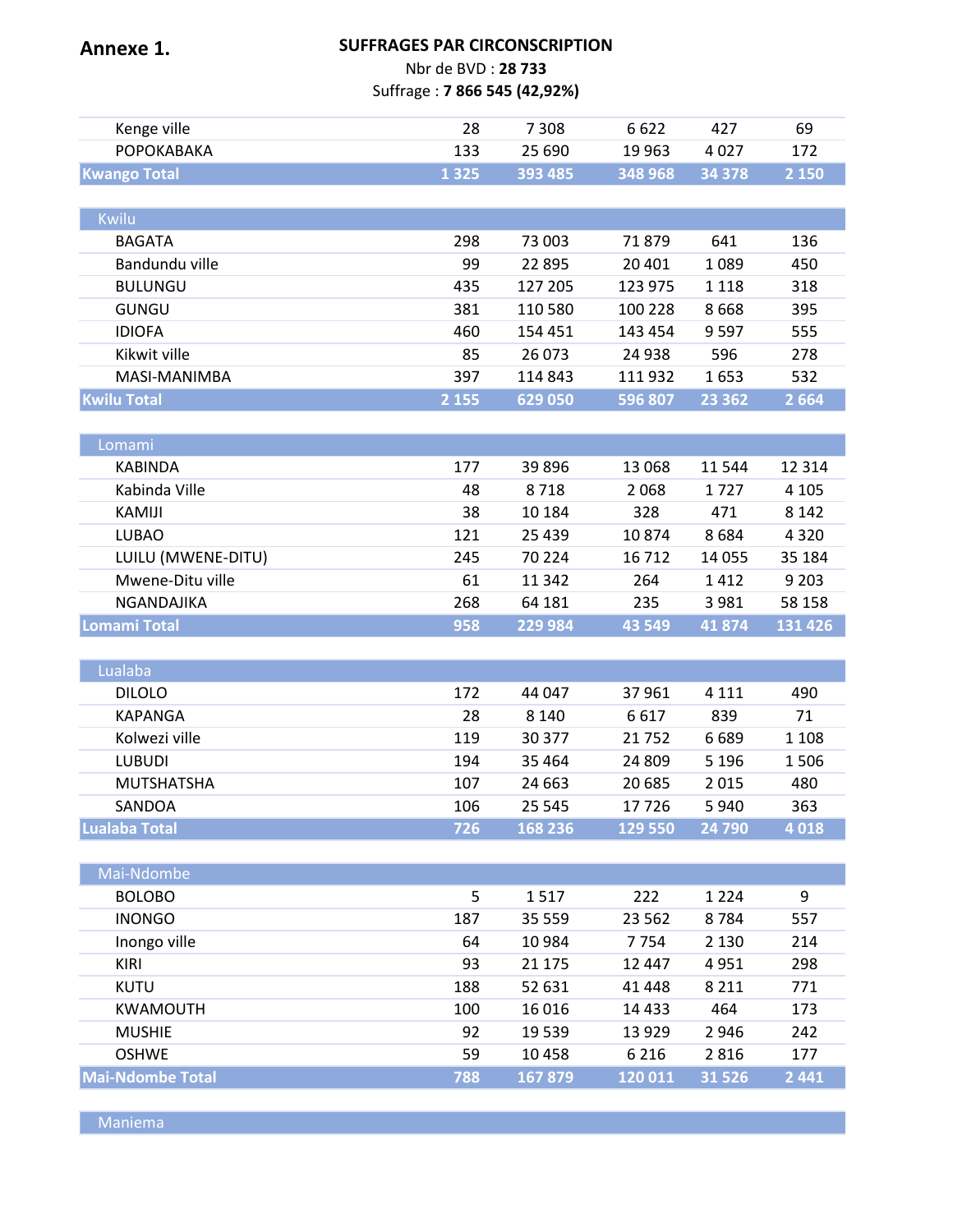### **Annexe 1. SUFFRAGES PAR CIRCONSCRIPTION** Nbr de BVD : **28 733** Suffrage : **7 866 545 (42,92%)**

| KABAMBARE      | 149  | 48 417   | 5 7 4 3 | 39 616  | 378     |
|----------------|------|----------|---------|---------|---------|
| KAILO          | 48   | 8852     | 2 5 1 0 | 5 7 1 8 | 85      |
| KASONGO        | 221  | 78 512   | 19 9 17 | 55 919  | 1081    |
| <b>KIBOMBO</b> | 125  | 24 2 9 2 | 5974    | 14 987  | 390     |
| Kindu ville    | 110  | 28 133   | 9432    | 17 305  | 294     |
| <b>LUBUTU</b>  | 74   | 13 5 74  | 8 2 9 3 | 3826    | 414     |
| PANGI          | 172  | 36 135   | 9084    | 24 9 66 | 396     |
| <b>PUNIA</b>   | 111  | 21889    | 8 3 6 1 | 7874    | 1 3 8 3 |
| lManiema Total | 1010 | 259 804  | 69 314  | 170 211 | 4421    |
|                |      |          |         |         |         |

| Mongala              |     |         |         |         |     |
|----------------------|-----|---------|---------|---------|-----|
| BONGANDANGA          | 57  | 18 3 64 | 14 8 33 | 3 2 6 8 | 117 |
| <b>BUMBA</b>         | 391 | 81 094  | 73 474  | 5678    | 514 |
| LISALA.              | 215 | 47 621  | 43 371  | 3.742   | 108 |
| Lisala ville         | 65  | 13 304  | 10 973  | 1875    | 83  |
| <b>Mongala Total</b> | 728 | 160383  | 142 651 | 14 5 63 | 822 |

| Nord-Kivu              |      |         |         |         |         |
|------------------------|------|---------|---------|---------|---------|
| Goma ville             | 242  | 70 138  | 54 159  | 10 440  | 4691    |
| LUBERO                 | 544  | 192 236 | 187 590 | 3416    | 460     |
| MASISI                 | 331  | 155 043 | 100 911 | 51 807  | 398     |
| <b>NYIRAGONGO</b>      | 61   | 16438   | 12 107  | 2972    | 646     |
| <b>RUTSHURU</b>        | 309  | 119 985 | 82 411  | 35 387  | 522     |
| WALIKALE               | 178  | 51 605  | 41 046  | 5018    | 2 2 3 0 |
| <b>Nord-Kivu Total</b> | 1665 | 605 445 | 478 224 | 109 040 | 8947    |

| Nord-Ubangi              |     |         |          |         |      |
|--------------------------|-----|---------|----------|---------|------|
| <b>BOSOBOLO</b>          | 179 | 40 5 51 | 31 3 25  | 6 2 5 0 | 603  |
| <b>BUSINGA</b>           | 135 | 55 688  | 42 919   | 9 7 1 8 | 359  |
| Gbadolite ville          | 58  | 18 444  | 16 634   | 909     | 197  |
| MOBAYI-MBONGO            | 151 | 28 870  | 25 2 3 3 | 1916    | 297  |
| YAKOMA                   | 145 | 76 677  | 53 510   | 20 710  | 427  |
| <b>Nord-Ubangi Total</b> | 668 | 220 230 | 169 621  | 39 503  | 1883 |

| Sankuru              |     |         |        |         |         |
|----------------------|-----|---------|--------|---------|---------|
| KATAKO-KOMBE         | 218 | 49 266  | 29 973 | 17828   | 175     |
| KOLE                 | 98  | 25 9 92 | 12 201 | 12 4 24 | 665     |
| <b>LODJA</b>         | 308 | 90 233  | 19435  | 66 193  | 2024    |
| LOMELA               | 86  | 31 292  | 12 153 | 17443   | 391     |
| LUBEFU               | 81  | 13 118  | 5035   | 4858    | 1470    |
| <b>LUSAMBO</b>       | 65  | 11 1 25 | 578    | 2471    | 7 2 0 3 |
| Lusambo Ville        | 41  | 8070    | 629    | 3 2 5 6 | 3 3 1 3 |
| <b>Sankuru Total</b> | 897 | 229 096 | 80 004 | 124 473 | 15 24 1 |

Sud-Kivu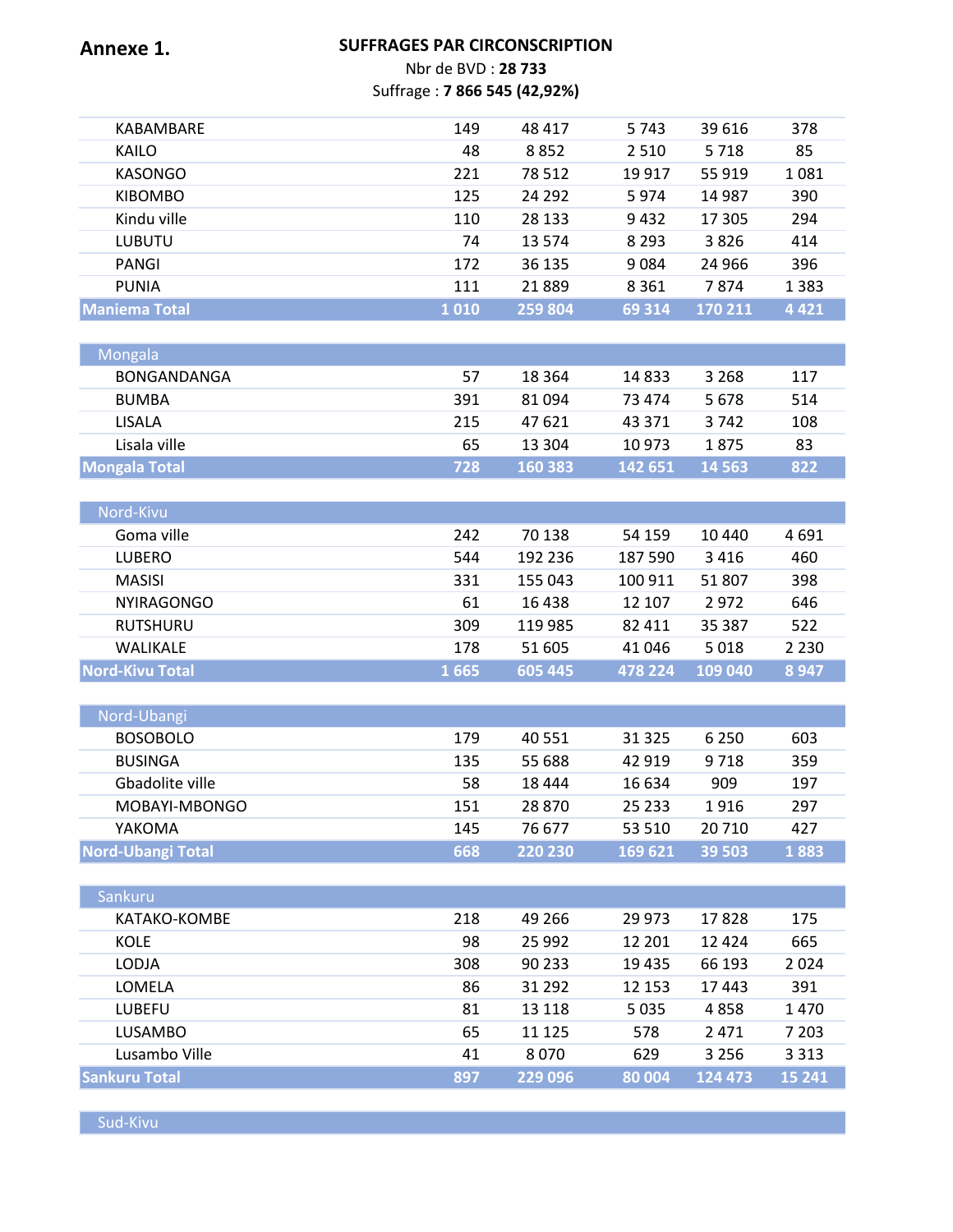### **Annexe 1. SUFFRAGES PAR CIRCONSCRIPTION** Nbr de BVD : **28 733** Suffrage : **7 866 545 (42,92%)**

| Bukavu ville          | 83      | 27 262  | 7 1 6 6 | 4531    | 14 5 5 9 |
|-----------------------|---------|---------|---------|---------|----------|
| <b>FIZI</b>           | 191     | 52 0 20 | 39 612  | 8946    | 1 2 8 4  |
| <b>IDJWI</b>          | 44      | 14 5 28 | 4 2 5 4 | 1538    | 7373     |
| <b>KABARE</b>         | 135     | 50 112  | 14 4 23 | 3654    | 31 2 2 3 |
| <b>KALEHE</b>         | 88      | 30 831  | 20 033  | 6 2 4 5 | 3472     |
| <b>MWENGA</b>         | 190     | 60 678  | 33 870  | 11 163  | 14 4 5 8 |
| <b>SHABUNDA</b>       | 113     | 25 9 12 | 16 611  | 6 3 4 1 | 1 3 7 9  |
| <b>UVIRA</b>          | 189     | 76 642  | 68 475  | 6 1 9 7 | 1069     |
| WALUNGU               | 91      | 36878   | 2 1 1 8 | 1613    | 32 4 54  |
| <b>Sud-Kivu Total</b> | 1 1 2 4 | 374 863 | 206 562 | 50 228  | 107 271  |

| Sud-Ubangi              |     |          |         |         |      |
|-------------------------|-----|----------|---------|---------|------|
| <b>BUDJALA</b>          | 219 | 59 791   | 47 013  | 10481   | 747  |
| <b>GEMENA</b>           | 126 | 30 911   | 26 0 24 | 3529    | 256  |
| Gemena ville            | 72  | 13 4 5 5 | 11855   | 928     | 140  |
| KUNGU                   | 230 | 66 701   | 58759   | 7 100   | 203  |
| <b>LIBENGE</b>          | 95  | 19 245   | 16 723  | 969     | 236  |
| Zongo ville             | 58  | 7985     | 6 1 6 4 | 716     | 169  |
| <b>Sud-Ubangi Total</b> | 800 | 198 088  | 166 538 | 23 7 23 | 1751 |

| <b>Tanganyika</b>       |     |          |         |         |         |
|-------------------------|-----|----------|---------|---------|---------|
| <b>KABALO</b>           | 41  | 10 0 85  | 4026    | 4 5 9 4 | 306     |
| <b>KALEMIE</b>          | 92  | 17851    | 14 245  | 2 2 5 1 | 354     |
| Kalemie Ville           | 40  | 9 2 2 6  | 7 2 3 7 | 1601    | 168     |
| <b>KONGOLO</b>          | 178 | 37 147   | 31 060  | 4 1 6 8 | 385     |
| <b>MANONO</b>           | 298 | 93 766   | 1612    | 90 444  | 222     |
| <b>MOBA</b>             | 147 | 26 680   | 23 639  | 1873    | 293     |
| <b>NYUNZU</b>           | 101 | 20 3 3 3 | 15 7 24 | 2465    | 550     |
| <b>Tanganyika Total</b> | 897 | 215 088  | 97 543  | 107 396 | 2 2 7 8 |

| <b>Tshopo</b>       |         |          |         |         |         |
|---------------------|---------|----------|---------|---------|---------|
| <b>BAFWASENDE</b>   | 117     | 28 5 8 7 | 17796   | 2042    | 1071    |
| <b>BANALIA</b>      | 118     | 20 4 9 2 | 13 9 34 | 2 4 9 1 | 631     |
| <b>BASOKO</b>       | 74      | 15 7 66  | 13 0 69 | 1664    | 132     |
| <b>ISANGI</b>       | 259     | 73 536   | 62 712  | 7719    | 452     |
| Kisangani ville     | 377     | 111 033  | 91 675  | 15813   | 1723    |
| <b>OPALA</b>        | 139     | 24 2 8 7 | 18 18 6 | 2987    | 554     |
| <b>UBUNDU</b>       | 102     | 14 140   | 9027    | 3 5 9 6 | 289     |
| YAHUMA              | 142     | 25 5 8 1 | 19 34 6 | 2 7 8 8 | 552     |
| <b>Tshopo Total</b> | 1 3 2 8 | 313 422  | 245 745 | 39 100  | 5 4 0 4 |

| Tshuapa       |     |        |          |         |     |
|---------------|-----|--------|----------|---------|-----|
| <b>BEFALE</b> | 68  | 17 916 | 14 665   | 2 5 2 3 | 228 |
| <b>BOENDE</b> | 189 | 36 151 | 29 8 9 8 | 4 501   | 255 |
| Boende ville  | 44  | 9.524  | 5 3 8 4  | 3 3 7 1 | 125 |